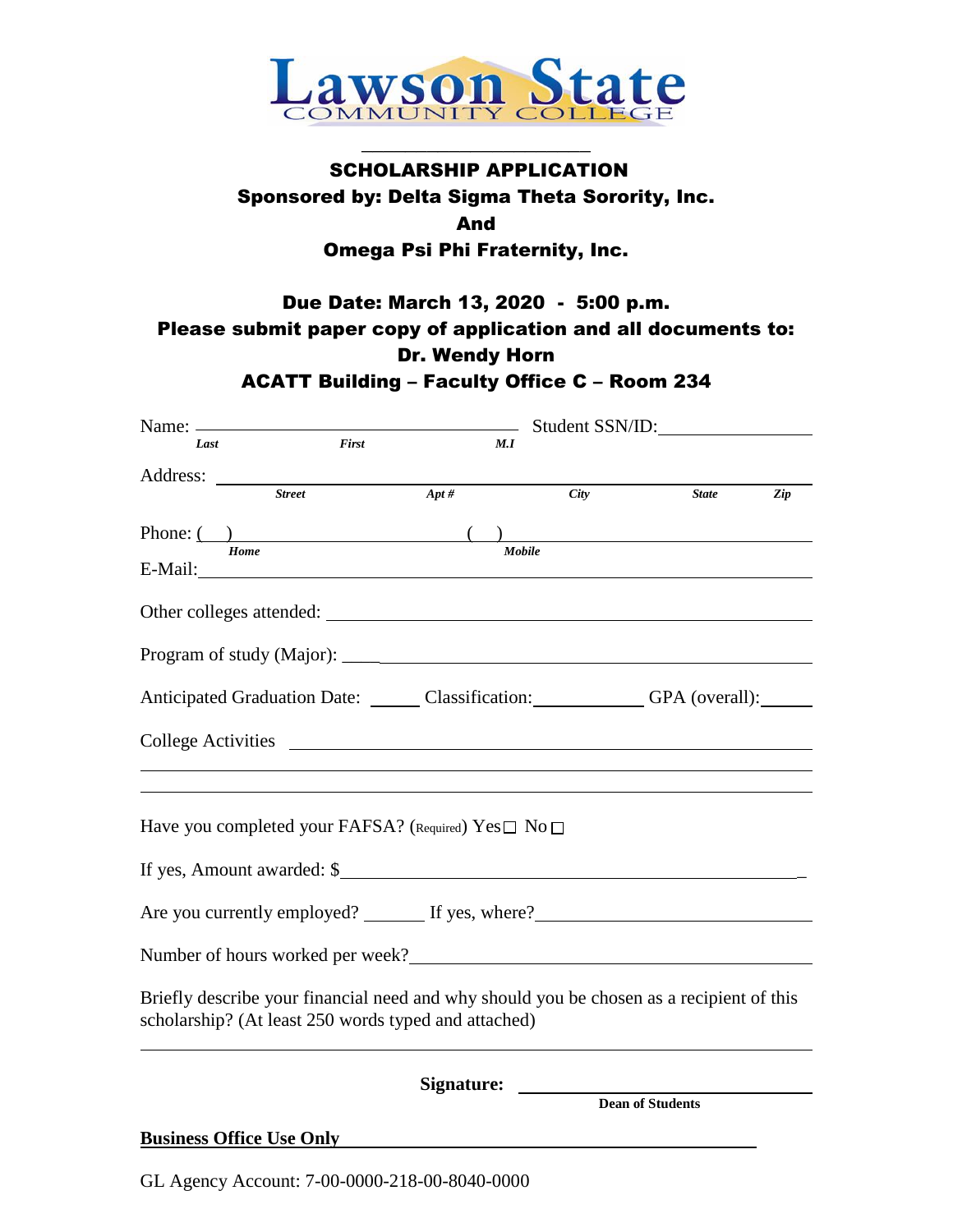

 $\overline{\phantom{a}}$  , where  $\overline{\phantom{a}}$ SCHOLARSHIP APPLICATION

 **Sponsored by : Delta Sigma Theta Sorority, Inc. and Omega Psi Phi, Fraternity, Inc.**

**TERM** Fall Semester: Spring Semester: \_\_\_\_\_\_\_\_\_ Summer Semester: \_\_\_\_\_\_\_\_\_

#### **This scholarship award will cover for one term only for any of the following: Please Circle your preference**

 $\Box$  Tuition/fees  $\Box$  Books  $\Box$  Room/Board  $\Box$  Other

#### **Requirements:**

- 1. The scholarship is a one-time award for the period specific above.
- 2. Must complete and submit a free application for Federal Student Aid (FAFSA).
- 3. Recipient must have a minimum grade point average of 3.00.
- 4. Recipient must have completed at least one semester at LSCC, be enrolled in a minimum of 12 semester hours and must maintain continuous enrollment. Exceptions may be approved in advance by the Dean of Students.
- 5. Applicant must submit 1 letter of recommendation, official transcript and 1 250 word statement of need.
- 6. Applicant must document campus involvement.
- 7. Recipient agrees to serve (on an as-needed basis) as a representative of Lawson State Community College during recruiting events. Recipient may be called upon to accompany College staff to area high schools and other public relations functions.
- 8. This scholarship agreement may be terminated by written consent of all parties or the recipient's inability to comply with the scholarship requirements.
- 9. Any requests to alter the stated conditions of this scholarship award must be submitted in writing to the Acting Dean of Students for consideration.
- 10. Other

| I agree to accept the conditions of this scholarship award. |
|-------------------------------------------------------------|
|-------------------------------------------------------------|

| Signature of Student |                         | Date |  |
|----------------------|-------------------------|------|--|
| Signature            | <b>Dean of Students</b> | Date |  |